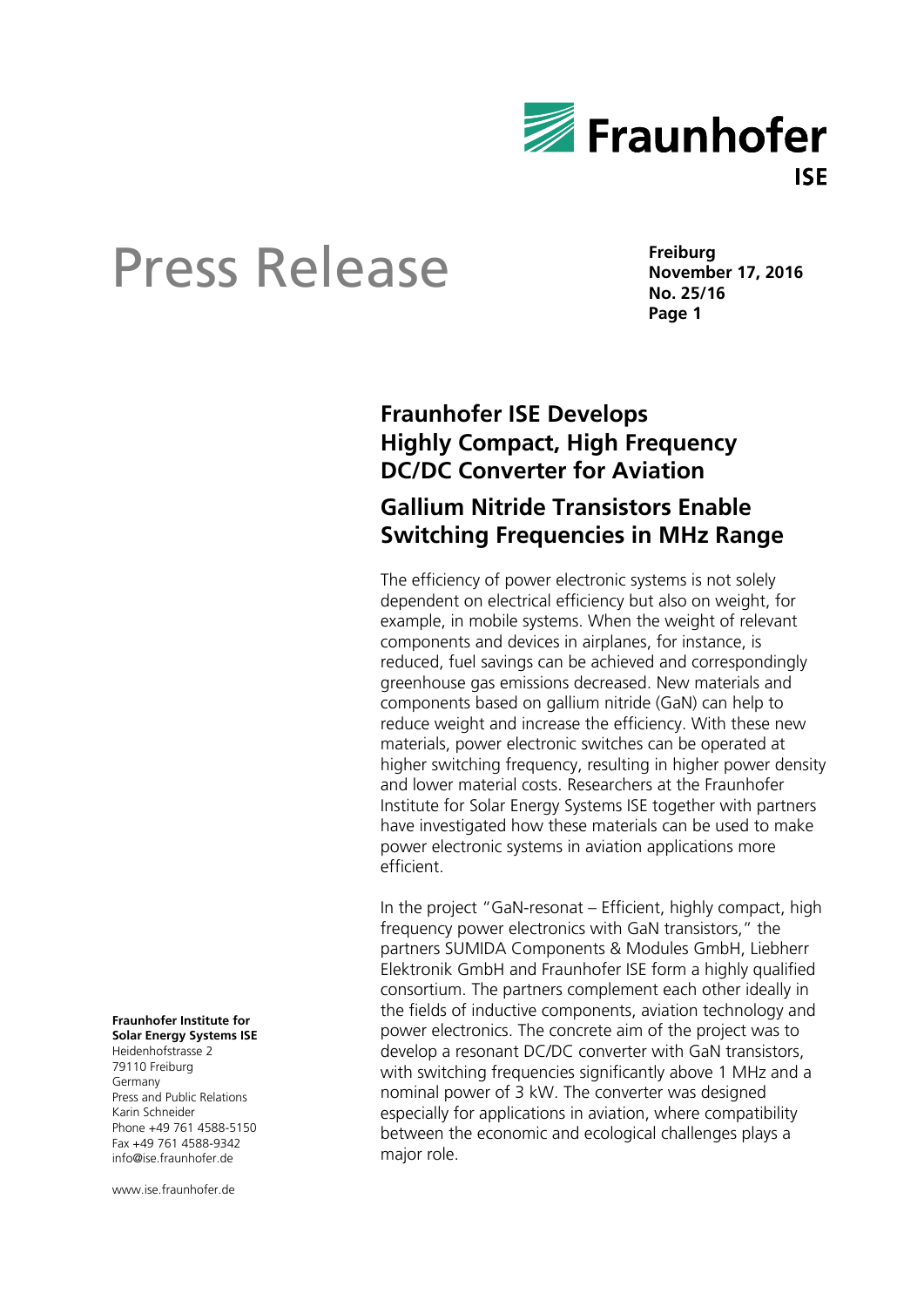**Freiburg November 17, 2016 No. 25/16 Page 2** 

### **Compact Design with High Efficiency**

In order to reach the project's ambitious target, the scientists and industry partners employed the most modern power transistors of gallium nitride (GaN) and innovative inductive components. Thus, typical switching frequencies for these applications of currently up to 350 kHz for resonant converters could be increased to 2.5 MHz. "With these higher frequencies, a large part of the weight due to the passive components and the volume of the 3 kW DC/DC converters could be appreciably reduced," says Cornelius Armbruster, developing engineer in the team "Efficient and High Frequency Power Electronics" at Fraunhofer ISE. By making the passive components smaller, less material (e. g. copper or ferrite) is required for manufacturing, which saves scarce resources. GaN transistors have a beneficial dynamic behavior which allows high efficiency in spite of a high frequency. "The developed converter has a power/weight ratio of 3.9 kW/kg and a total efficiency of over 90 % for a wide operating range. The converter reaches a comparatively high maximum efficiency of 94.5 % at half its nominal power and a switching frequency of 2 MHz," describes Armbruster. At such high frequencies, however special attention must be taken with the printed circuit board design, the measurement and control technology and the electromagnetic compatibility. In consideration of these aspects, an 8-layer printed circuit board (PCB) was produced for the demonstrator and, in particular, the control of the GaN transistors was developed and optimized.

### **Gallium Nitride – A Material with Perspective**

For years, Fraunhofer ISE has been carrying out R&D on highefficiency, high-frequency power electronics for renewable energy systems and on applications using the newest gallium nitride and silicon carbide components. In the "GaNresonant" project, the Freiburg researchers and their project partners have developed a scenario for application in the aviation industry, designing the resonant voltage converter

## **Fraunhofer Institute for**

**Solar Energy Systems ISE**  Heidenhofstrasse 2 79110 Freiburg Germany Press and Public Relations Karin Schneider Phone +49 761 4588-5150 Fax +49 761 4588-9342 info@ise.fraunhofer.de

www.jse.fraunhofer.de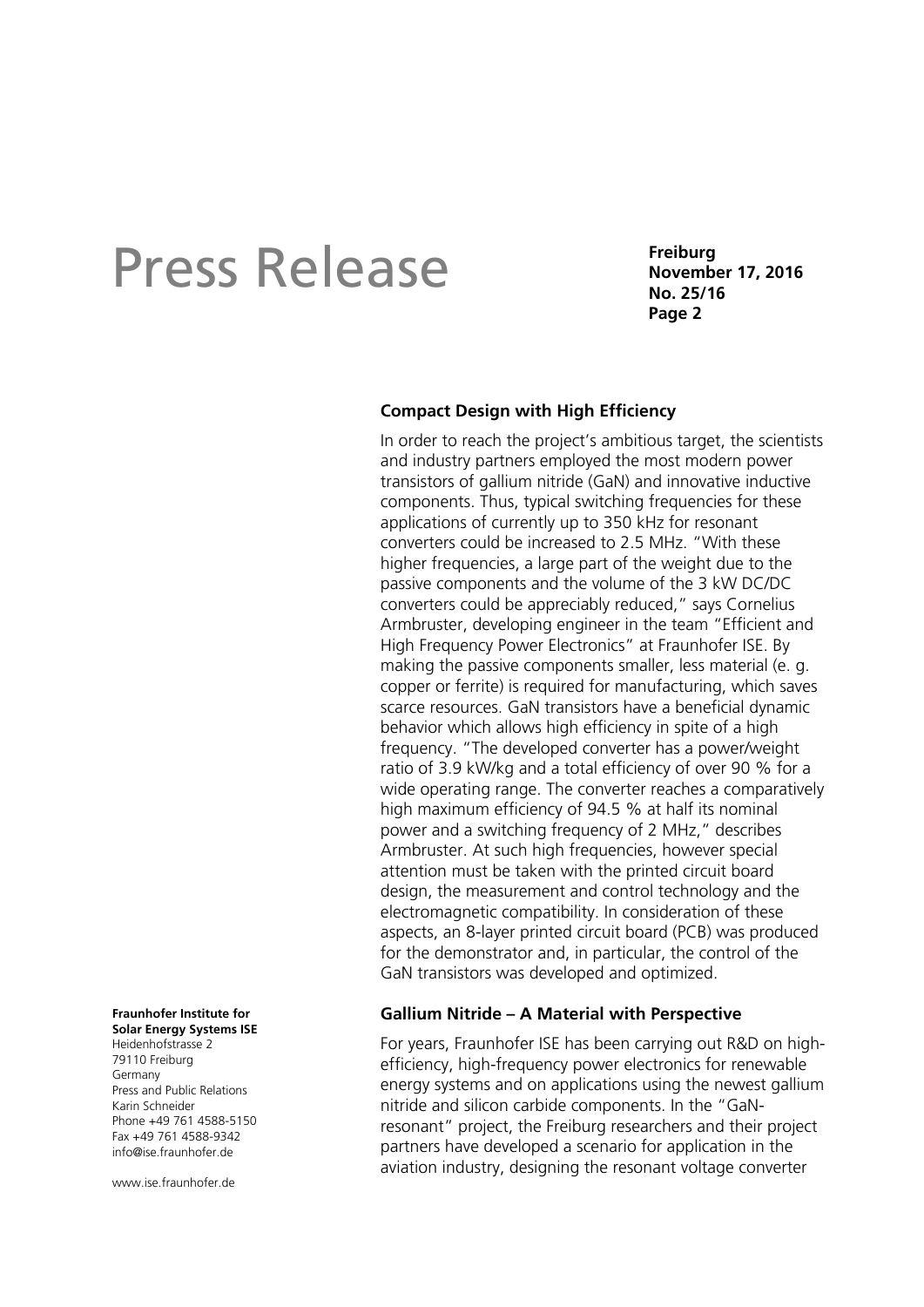**Freiburg November 17, 2016 No. 25/16 Page 3** 

to meet the special requirements demanded by aviation electronics. The results gained from the project can be transferred to other fields of application in the future. One possible area of application is as power supply for server farms, or for communication electronics in general. The amount of energy consumed worldwide to supply the current communications infrastructure is immense, and all signs show that it will continue to rise. In this case, the new design of the extremely compact, high frequency DC/DC converter which saves material and reduces power losses shows clear advantages. It boasts not only a higher efficiency but also a lower cooling demand.

The "GaN-resonant" project was launched in 2013 and ran for a period of three years. It was funded with about 1.2 million euros by the German Federal Ministry for Education and Research (BMBF) within the Hightech Strategy of the federal government from the IKT2020 Research & Development Program for Projects on Power Electronics in Germany.

### **Information material:**

Fraunhofer ISE, Press and Public Relations Phone +49 761 4588-5150 info@ise.fraunhofer.de

**Text of the PR and photos** can be downloaded from our webpage: www.ise.fraunhofer.de

### **Contact Person for further information:**

Christian Schöner, Fraunhofer ISE Phone +49 761 4588-2078 christian.schoener@ise.fraunhofer.de

#### **Fraunhofer Institute for**

**Solar Energy Systems ISE**  Heidenhofstrasse 2 79110 Freiburg Germany Press and Public Relations Karin Schneider Phone +49 761 4588-5150 Fax +49 761 4588-9342 info@ise.fraunhofer.de

www.jse.fraunhofer.de